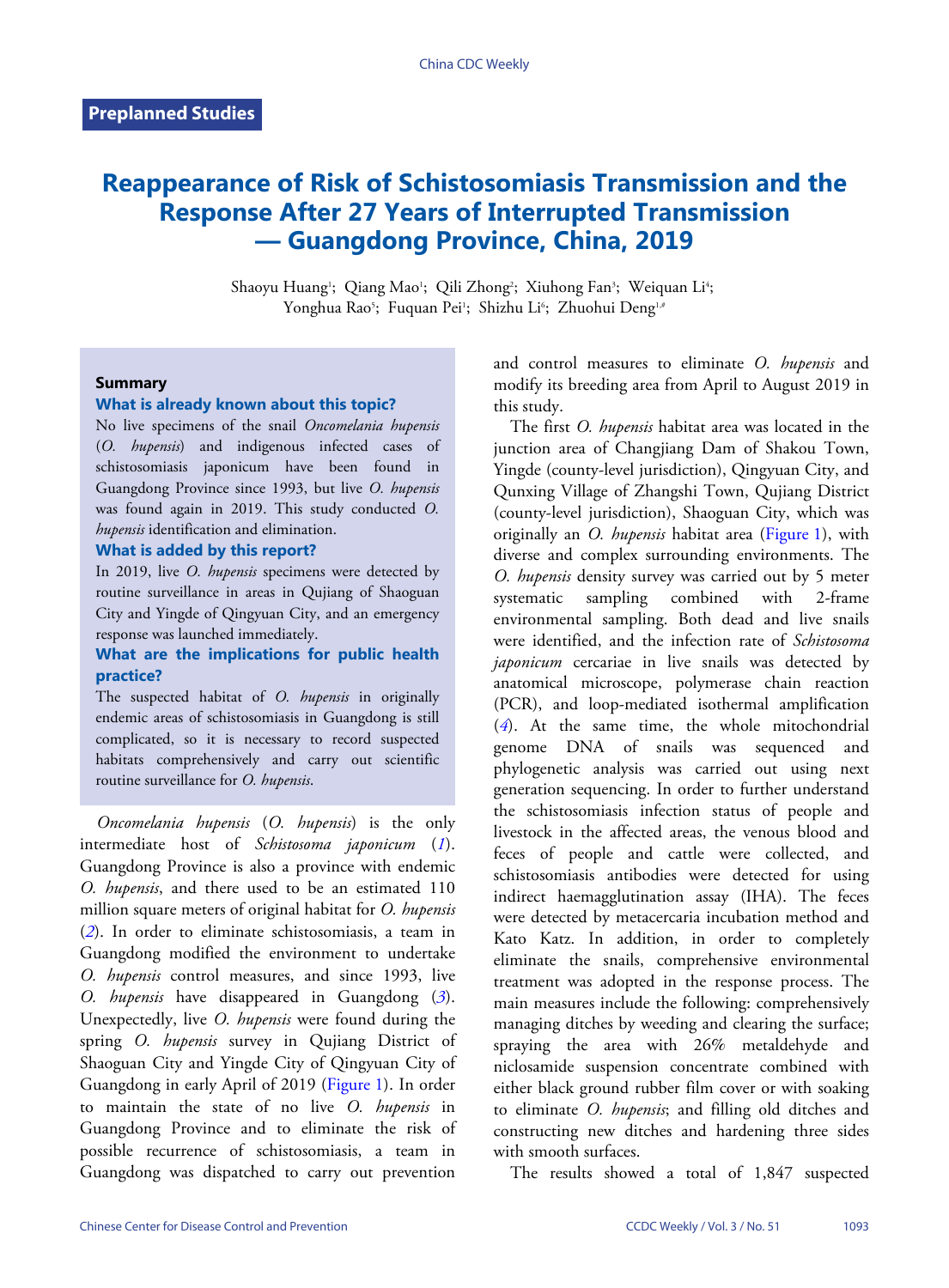<span id="page-1-0"></span>

FIGURE 1. The map of comprehensive management of *Oncomelania hupensis* in Guangdong Province in 2019.

environments suitable for *O. hupensis* habitat that were investigated, with a total area of about 2.26 million square meters. A total of 40 environments with *O. hupensis* were identified covering an area of about 124.7 thousand square meters. The occurrence rate of the survey frames with *O. hupensis* in the habitat environment was 0.32%−66.09%, and the density of live *O. hupensis* was 0.01−7.66/frame ([Table 1](#page-2-0)). A total of 8,612 snails were collected and identified as live snails. The whole mitochondrial genome sequence (15,850 bp) of *O. hupensis* was obtained by secondgeneration deep sequencing. The results of identification and evolutionary analysis showed that *O. hupensis* in Guangdong Province and the Yangzhou (JF284688.1) strain in Jiangsu Province were located in the same evolutionary branch, and identification

with the strain at the nucleotide level was 100% [\(Figure 2\)](#page-3-0). A total of 4,861 human blood samples were collected, with a test response rate of more than 95%. The IHA test results were positive for schistosomiasis antibody in 14 people (0.29%), and the stool samples of 14 IHA positive people were negative for schistosomiasis eggs and metacercaria. The blood and fecal samples of 269 buffalo in all affected areas were collected, and the examination rate was 100%. No *Schistosoma* antibodies, eggs, and cercariae were found. In the process of environmental treatment, a total of 51.94 km of canals were newly built and repaired, 3 screw basins were newly built, 27 culverts were rebuilt, and more than 3,000 acres of farmland remediation and rehabilitation were completed. The cumulative Original schistosomiasis endemic villages<br>
Spots without snails<br>
Spots without snails<br>
Spots without snails<br>
Spots without snails<br>
Comprehensive management area<br>
The map of comprehensive management of Oncomelania hupens i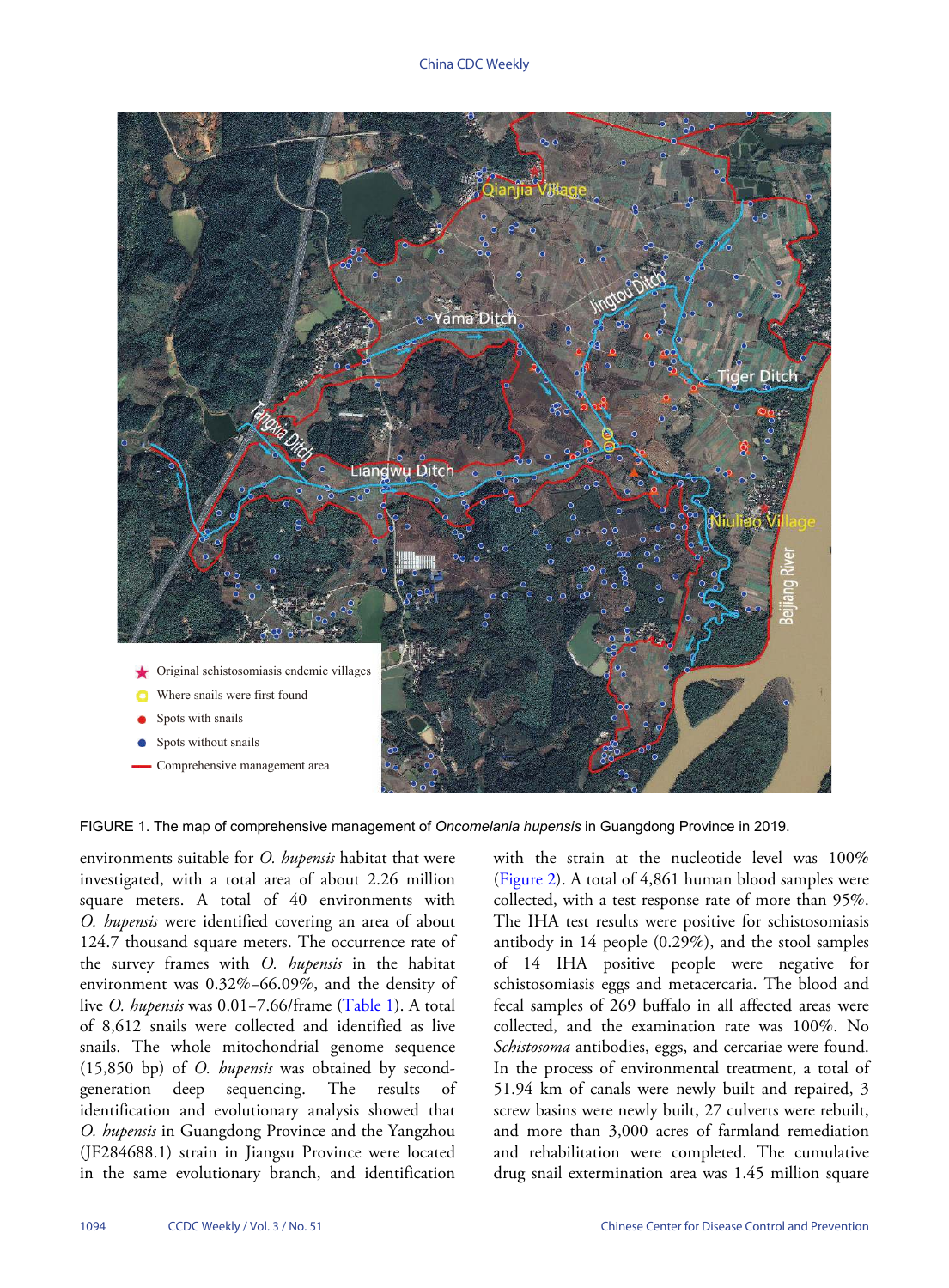<span id="page-2-0"></span>TABLE 1. Investigation on *Oncomelania hupensis* and its breeding area in the affected areas of Qujiang and Yingde, Guangdong Province from April to August 2019.

| <b>County-level</b><br>jurisdiction | environment             | type       | No. of snail Environment Environmental<br>area $(m2)$ | No. of survey<br>system<br>frames | No. of live<br>snail frames | Rate of live<br>snail frames | No. of live<br>snails<br>collected | Live<br><b>Oncomelania</b><br>density<br>(No./ frame) |
|-------------------------------------|-------------------------|------------|-------------------------------------------------------|-----------------------------------|-----------------------------|------------------------------|------------------------------------|-------------------------------------------------------|
| Qujiang                             | 1                       | Ditch      | 78                                                    | 43                                | 6                           | 13.95                        | 147                                | 3.42                                                  |
| Qujiang                             | $\overline{\mathbf{c}}$ | Ditch      | 1,575                                                 | 12                                | 1                           | 8.33                         | 1                                  | 0.08                                                  |
| Qujiang                             | 3                       | Ditch      | 400                                                   | 23                                | 5                           | 21.74                        | 11                                 | 0.48                                                  |
| Qujiang                             | 4                       | Ditch      | 800                                                   | 174                               | 115                         | 66.09                        | 794                                | 4.56                                                  |
| Qujiang                             | 5                       | Ditch      | 60                                                    | 26                                | 1                           | 3.85                         | 1                                  | 0.04                                                  |
| Qujiang                             | 6                       | Waste land | 865                                                   | 66                                | 1                           | 1.52                         | 1                                  | 0.02                                                  |
| Qujiang                             | 7                       | Waste land | 5,004                                                 | 133                               | $\overline{c}$              | 1.50                         | 2                                  | 0.02                                                  |
| Qujiang                             | 8                       | Ditch      | 50                                                    | 13                                | $\overline{c}$              | 15.38                        | 5                                  | 0.38                                                  |
| Qujiang                             | 9                       | Ditch      | 50                                                    | 12                                | 4                           | 33.33                        | 20                                 | 1.67                                                  |
| Qujiang                             | 10                      | Ditch      | 320                                                   | 308                               | 1                           | 0.32                         | 17                                 | 0.06                                                  |
| Qujiang                             | 11                      | Ditch      | 65                                                    | 28                                | 4                           | 14.29                        | 16                                 | 0.57                                                  |
| Qujiang                             | 12                      | Ditch      | 175                                                   | 33                                | 3                           | 9.09                         | 6                                  | 0.18                                                  |
| Qujiang                             | 13                      | Waste land | 2,200                                                 | 262                               | 4                           | 1.53                         | 16                                 | 0.06                                                  |
| Qujiang                             | 14                      | Ditch      | 240                                                   | 83                                | 1                           | 1.20                         | 1                                  | 0.01                                                  |
| Qujiang                             | 15                      | Waste land | 30                                                    | 11                                | 3                           | 27.27                        | 15                                 | 1.36                                                  |
| Qujiang                             | 16                      | Waste land | 50                                                    | 11                                | $\overline{\mathbf{c}}$     | 18.18                        | 15                                 | 1.36                                                  |
| Qujiang                             | 17                      | Waste land | 7,178                                                 | 414                               | 54                          | 13.04                        | 97                                 | 0.23                                                  |
| Yingde                              | 18                      | Waste land | 10,525                                                | 32                                | 11                          | 34.38                        | 164                                | 5.13                                                  |
| Yingde                              | 19                      | Ditch      | 1,592                                                 | 31                                | 8                           | 25.81                        | 63                                 | 2.03                                                  |
| Yingde                              | 20                      | Waste land | 22,056                                                | 55                                | 17                          | 30.91                        | 179                                | 3.25                                                  |
| Yingde                              | 21                      | Waste land | 2,653                                                 | 111                               | 26                          | 23.42                        | 144                                | 1.30                                                  |
| Yingde                              | 22                      | Waste land | 1,781                                                 | 70                                | 25                          | 35.17                        | 154                                | 2.20                                                  |
| Yingde                              | 23                      | Waste land | 2,164                                                 | 77                                | 7                           | 9.09                         | 590                                | 7.66                                                  |
| Yingde                              | 24                      | Waste land | 7,676                                                 | 77                                | 12                          | 15.58                        | 28                                 | 0.36                                                  |
| Yingde                              | 25                      | Waste land | 13,603                                                | 98                                | 21                          | 21.43                        | 300                                | 3.06                                                  |
| Yingde                              | 26                      | Waste land | 8,935                                                 | 36                                | 11                          | 30.56                        | 28                                 | 0.78                                                  |
| Yingde                              | 27                      | Waste land | 2,175                                                 | 73                                | 5                           | 6.85                         | 25                                 | 0.34                                                  |
| Yingde                              | 28                      | Ditch      | 4,064                                                 | 138                               | 11                          | 7.97                         | 37                                 | 0.27                                                  |
| Yingde                              | 29                      | Waste land | 1,752                                                 | 17                                | $\boldsymbol{2}$            | 11.76                        | 13                                 | 0.76                                                  |
| Yingde                              | 30                      | Waste land | 337                                                   | 18                                | 8                           | 44.44                        | 90                                 | 5.00                                                  |
| Yingde                              | 31                      | Ditch      | 259                                                   | 99                                | 42                          | 42.42                        | 629                                | 6.35                                                  |
| Yingde                              | 32                      | Waste land | 10,599                                                | 347                               | 18                          | 5.19                         | 89                                 | 0.26                                                  |
| Yingde                              | 33                      | Waste land | 6,215                                                 | 147                               | 4                           | 2.72                         | 33                                 | 0.22                                                  |
| Yingde                              | 34                      | Waste land | 6,245                                                 | 162                               | 10                          | 6.17                         | 189                                | 1.17                                                  |
| Yingde                              | 35                      | Ditch      | 278                                                   | 175                               | 102                         | 58.29                        | 726                                | 4.15                                                  |
| Yingde                              | 36                      | Ditch      | 250                                                   | 43                                | 8                           | 18.60                        | 25                                 | 0.58                                                  |
| Yingde                              | 37                      | Ditch      | 620                                                   | 169                               | 1                           | 0.59                         | 1                                  | 0.01                                                  |
| Yingde                              | 38                      | Ditch      | 1,370                                                 | 238                               | 44                          | 18.49                        | 1,312                              | 5.51                                                  |
| Yingde                              | 39                      | Ditch      | 200                                                   | 35                                | $20\,$                      | 57.14                        | 76                                 | 2.17                                                  |
| Yingde                              | 40                      | Ditch      | 300                                                   | 107                               | 1                           | 0.93                         | 1                                  | 0.01                                                  |
| Total                               |                         |            | 124,789                                               | 4,007                             | 623                         | 15.55                        | 6,061                              | 1.51                                                  |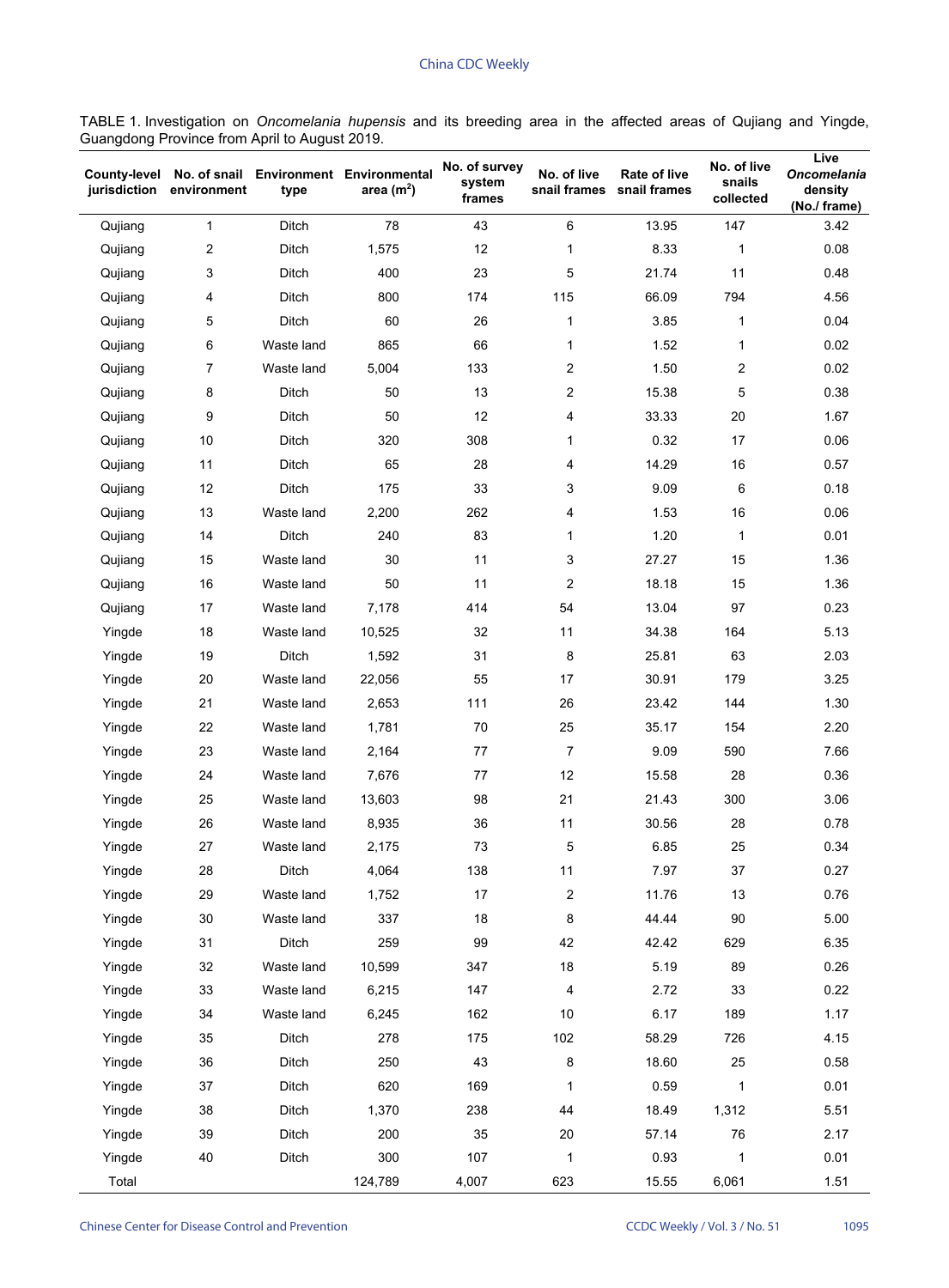<span id="page-3-0"></span>

FIGURE 2. Phylogenetic tree of *Oncomelania hupensis* mitochondrial genomic DNA obtained from Qujiang in 2019 in Guangdong Province, China.

Notes: A total of 14 sequences were used for phylogenetic tree reconstructions. The Guangdong Oncomelania hupensis strain was indicated by red circle.

meters. From December 2020 to May 2021, 40 environments with *O. hupensis* and the surrounding environments were monitored and evaluated several times, and no more live *O. hupensis* were detected.

## **DISCUSSION**

Schistosomiasis epidemic areas in Guangdong Province were mainly distributed in the middle and lower reaches of the Beijiang River in the Pearl River System (*[2](#page-4-1)*). Guangdong Province announced the elimination of schistosomiasis in 1985 as there were no *O. hupensis* found in 7 years. Since then, in 1992, an outbreak of *O. hupensis* reappeared in Caozhai Village, Sanshui District, Foshan City. It was found that there were 2000 m<sup>2</sup> of *O. hupensis* and 3 persons with positive fecal eggs, including 1 case [of](#page-4-4) previous infection and 2 cases of new infection (*[5](#page-4-4)*). No *O. hupensis* had been reported in affected area in Yingde since [19](#page-4-4)82, and no sick cattle have been found since 1983 (*[5](#page-4-4)*). Fortunately, we did not find any human and animal infections, so we inferred that the possible reasons for the recurrence of *O. hupensis* were as follows. First, there might be some remaining *O. hupensis* still living in the local environments at that time, and the environmental conditions were suitable for the reproduction of *O. hupensis*, which reached a

certain density after many years. Second, the environment was low-lying and waterlogged during the flood season, resulting in abandoned fields and overgrown weeds, forming an environment suitable for *O. hupensis* habitation. Third, the environmental terrain and its altitude, the mode of production and grazing, etc., were all possible factors causing *O. hupensis* to spread in a large area in this region. Fourth, the local reporting of suspicious environment suitable for *O. hupensis* habitat was not comprehensive enough, which might have resulted in insufficient monitoring [cov](#page-4-5)erage and missed investigation for many years (*[6](#page-4-5)*). In 2018, Yingde strengthened the reporting efforts and monitored the environment of the newly built datasets in 2018, subsequently finding the *O. hupensis* habitats. Of the 40 areas affected by *O. hupensis*, half were distributed along the water system, and the other half were distributed at independent points. It is analyzed that the habitat and diffusion of the remaining snails in this area m[ig](#page-4-6)ht be categorized in three passive diffusion modes  $(7)$  $(7)$  $(7)$ : 1) carried and spread by water flow along the river system, flooding, and waterlogging water; 2) carried by human production and living activities; and 3) carried by activity of grazing animals in affected areas.

The following points were learned and implemented in this emergency response: 1) the monitoring system